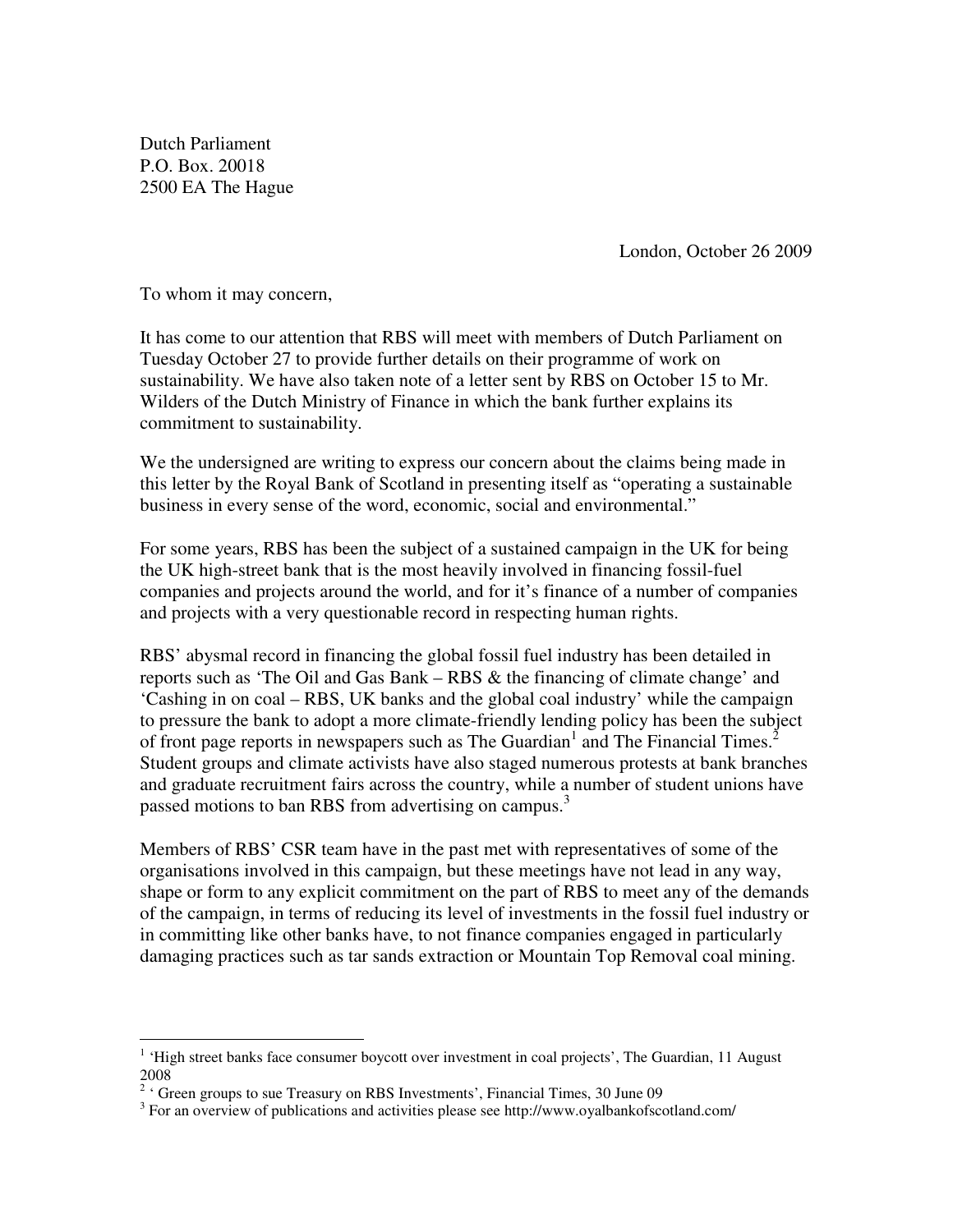The lack of constructive engagement with RBS on these issues was so great that we felt compelled to make a legal challenge on the basis of public law after RBS reckless lending lead to it having to be bailed out by the UK public at the end of 2008. The three organisations maintain that the Treasury has failed in its legal responsibility to impose adequate environmental and human rights standards on what is effectively a public institution. The application for a judicial review was refused permission in High Court on the  $20<sup>th</sup>$  of October, but an appeal is currently underway. Two of the witness statements from the organisations that brought this legal challenge that outline some of the many instances of RBS finance that have gone to projects or companies that involve extremely high levels of carbon emissions or that have involved adverse impacts on local communities.

Since the witness statements were submitted, more evidence of questionable finance has occurred. For example, in recent months RBS has financed Hargreaves, a company that intends to open one of the biggest open cast coal mines in the UK, while as of the  $14<sup>th</sup>$  of October the RBS subsidiary ABN-AMRO was shown to have a 4.75% stake in GCM Resources, the company that has been widely criticised for the construction of the Phulbari coal mine in Bangladesh.

The letter mentions RBS involvement in the Equator Principles. RBS may have been one of the early adopters of the Equator Principles but this is no guarantee that the risks associated with climate change, much less the risk that a specific project will contribute to further climate change, are adequately addressed.

 In fact, the Equator Principles include no requirement at all, neither to the bank nor the project sponsor, to deal with the climate impact of a project. After nearly two years of talks, the so called ' Working group on climate change' of the Equator Principles Financial Institutions (of which RBS is a member) has failed to provide any concrete proposal on how the Principles should effectively deal with climate change.

We are very interested in the claims that RBS has made that it has met with a number of NGOs in the UK to discuss 'sustainability benchmarking and transparent reporting.' Given that these have been two of our demands in our campaign, it would seem strange if these discussions have taken place that it has not happened with any of the organisations involved in the campaign.

In an age where action on climate change is firmly in the public eye, it is crucial that the claims and rhetoric of the green credentials of institutions such as RBS are subject to careful scrutiny. Given the admirable commitment of the Netherlands government to products that have been sustainably sourced, it would seem incongruous for it to be using the services of a bank that continues to be so heavily involved in a finance portfolio that includes so many projects and companies that are exacerbating climate change and having such detrimental impacts on local communities.

Signed,